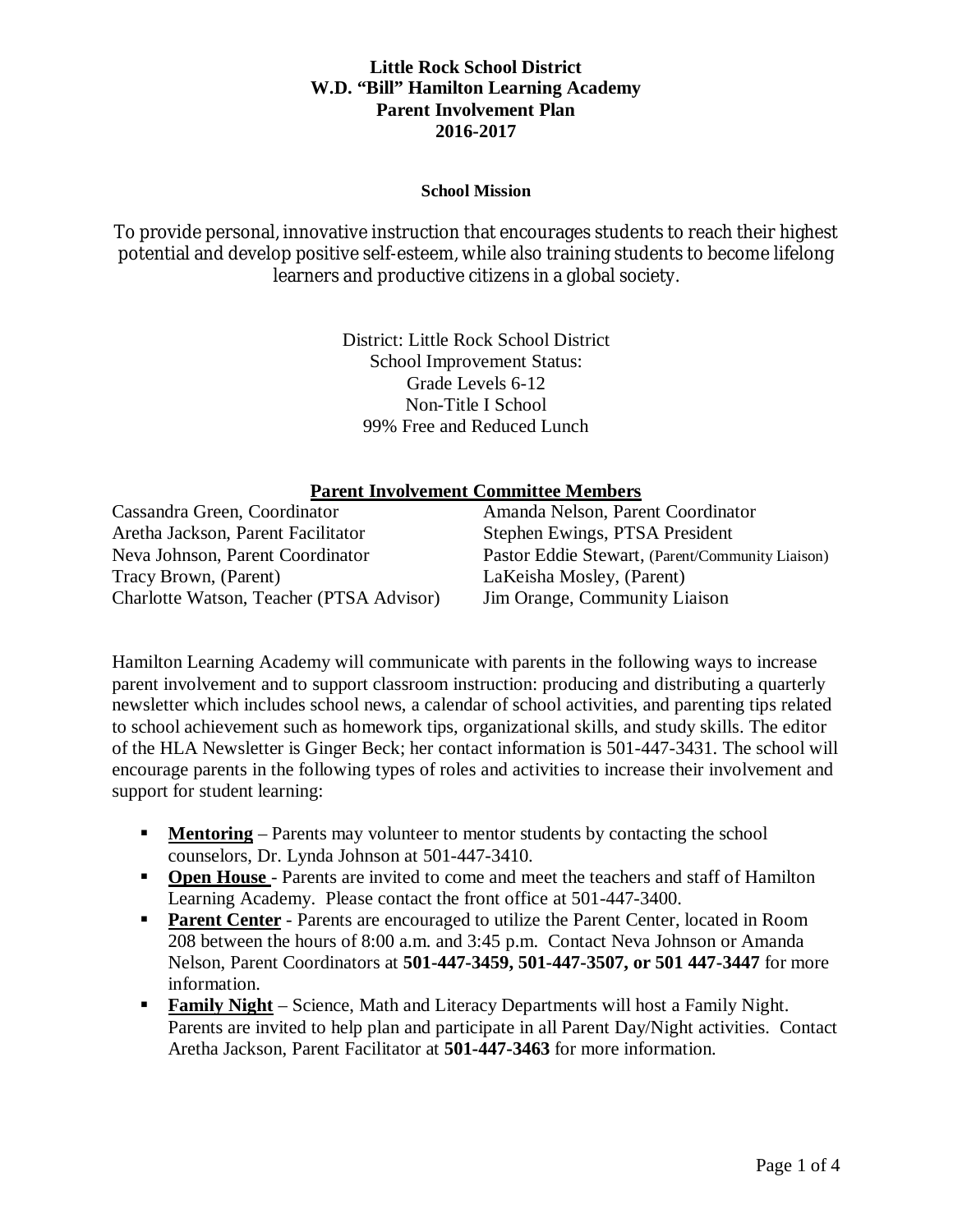| Date                             | <b>Time</b>                          | <b>Type of Parent Involvement Activity</b>                                                         | <b>Date</b> | Time                         | <b>Type of Parent Involvement Activity</b>                                                                  |
|----------------------------------|--------------------------------------|----------------------------------------------------------------------------------------------------|-------------|------------------------------|-------------------------------------------------------------------------------------------------------------|
| 8/1/2016                         | 10:00a.m. -<br>7:00p.m.              | <b>Registration</b><br>$(501-447-3400)$                                                            | 11/30/16    | 12:00 (Noon)                 | <b>PTSA Meeting</b><br><b>Stephen Ewings, President</b><br>$(501 - 447 - 3412)$                             |
| 8/2/2016                         | $10:00 - a.m.$<br>7:00 <sub>pm</sub> | <b>Registration</b><br>$(501-447-3400)$                                                            | 12/14/2016  | $10:00$ a.m. $-1:00$<br>p.m. | <b>Parent Center Holiday Open House</b><br>Neva Johnson - Facilitator<br>$(501)447 - 3459$ or 501-447-3507) |
| 8/11/16                          | 3:00 p.m.                            | <b>PTSA Meeting</b><br><b>Stephen Ewings, President</b><br>$(501 - 447 - 3400)$                    | 12/16/16    | 12:00 (Noon)                 | <b>PTSA Meeting</b><br><b>Stephen Ewings, President</b><br>$(501-447-3412)$                                 |
| 9/15/2016                        | 5:30 p.m. -<br>6:30 p.m.             | <b>Open House</b><br>$(501-447-3400)$                                                              | 1/25/17     | 12:00 (Noon)                 | <b>PTSA Meeting</b><br><b>Stephen Ewings, President</b><br>$(501 - 447 - 3412)$                             |
| 9/17/2016                        | $10:00$ a.m. $-$<br>12:00 p.m.       | <b>Central-East Parent Inv Back-to-</b><br><b>School Workshop Western Hills</b>                    | 2/20/2017   | $8:00$ a.m. $-1:00$<br>p.m.  | <b>Parent Conferences</b><br>$(501 - 447 - 3400)$                                                           |
| 9/28/16                          | 12:00 (Noon)                         | <b>PTSA Meeting</b><br><b>Stephen Ewings, President</b><br>$(501 - 447 - 3412)$                    | 2/2017      | <b>TBA</b>                   | <b>Black History Program</b><br>Aretha Jackson, Facilitator<br>$(501-447-3463)$                             |
| 10/8/2016                        | $8:30$ a.m. $-$<br>12:00 p.m.        | <b>LRSD Computer Power Day/PASS</b><br><b>Henderson Middle School</b>                              | 2/22/17     | 12:00 (Noon)                 | <b>PTSA Meeting</b><br><b>Stephen Ewings, President</b><br>$(501 - 447 - 3412)$                             |
| 10/2016                          | <b>TBA</b>                           | <b>Family Night</b><br>Aretha Jackson, Facilitator<br>$(501)447 - 3463$                            | 3/11/17     | $8:30$ a.m. $-12:00$<br>p.m. | <b>LRSD Computer Power Day/PASS</b><br><b>Henderson Middle School</b>                                       |
| 10/14/16                         | $8:00a.m. -$<br>1:00p.m.             | <b>Parent Conferences</b><br>$(501)$ 447-3400                                                      | 3/29/17     | 12:00 (Noon)                 | <b>PTSA Meeting</b><br><b>Stephen Ewings, President</b><br>$(501-447-3412)$                                 |
| 10/26/16                         | 12:00 (Noon)                         | <b>PTSA Meeting</b><br><b>Stephen Ewings, President</b><br>$(501 - 447 - 3412)$                    | 4/26/17     | 12:00 (Noon)                 | <b>PTSA Meeting</b><br><b>Stephen Ewings, President</b><br>$(501-447-3412)$                                 |
| 10/23-2016<br>thru<br>10/31/2017 | Ongoing<br>throughout<br>the week    | <b>Red Ribbon Week</b><br>Aretha Jackson, Facilitator<br>$(501-447-3463)$                          | 5/24/17     | 12:00 (Noon)                 | <b>PTSA Meeting</b><br><b>Stephen Ewings, President</b><br>$(501 - 447 - 3412)$                             |
| 11/11/16                         | $1:00$ p.m.                          | <b>Honoring Our Vets</b><br>Neva Johnson, Facilitator<br>$(501)447 - 3459$ or $501 - 447 - 3507$ ) |             |                              |                                                                                                             |

Parents can access their child's grades and attendance on **Edline** using the PIN number received at the beginning of the school year or at intake. Parents will also receive quarterly report cards. Parents may use e-mail to communicate with members of the school staff. Teachers will keep parents informed about their child's progress by holding conferences individually with parents to discuss the student's test scores and the interventions teachers are using to assist their child in reaching achievement goals. Parents will also be given suggestions for coordinating schoolparent efforts and explanations of grading procedures. Contact any teacher, or counselor, Dr. Lynda Johnson, 501-447-3410.

The school will provide a list of volunteer opportunities and solicit ideas for other types of volunteer efforts during orientation of parents. Administrators will explain the requirements to parents during intake and encourage them to become involved in the school. The school will work with student's home schools to help provide a smooth transition from one school to the next by holding exit conferences to raise parent awareness of procedures, expectations and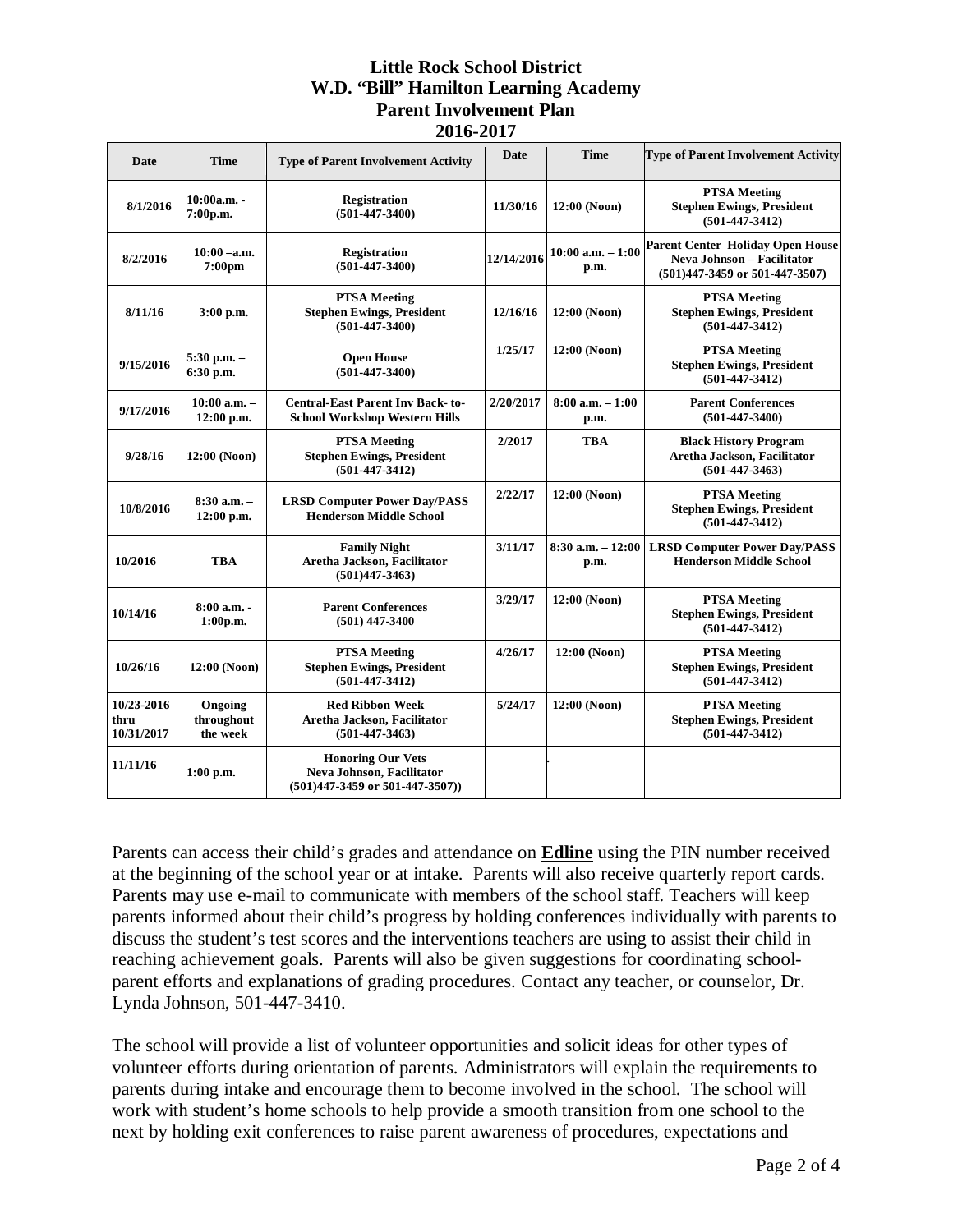related activities. Further information regarding volunteer opportunities can be obtained from the HLA VIPs Coordinator, Neva Johnson, telephone number 501-447-3459 or 501-447-3507.

Hamilton Learning Academy offers parents and students a Parent/Program Contract. This contract outlines how parents, school staff, and students share the responsibility for improving student academic achievement and the means by which the school and parents will build and develop a partnership to help children achieve the state's high academic standards. All stakeholders are required to sign the compact. The Parent/Program Contract is available in the student placement process and offered the entire year, forms are also available in the Parent Center Room 208 and can be obtained from Neva Johnson or Amanda Nelson, Parent Coordinators, and their telephone contact number is 501-447-3459, 501-447-3507 or 501-447- 3447.

Parent Involvement committee members will meet annually to discuss innovative, researchbased strategies to increase parental involvement, recruitment and retention of parent volunteers, and suggested parent night topics. Parents, teachers, students and community members are encouraged to join our Parent Teacher Student Association (PTSA) in an effort to foster parental and community involvement within the school. The Parent Center contact person is Neva Johnson or Amanda Nelson, Parent Coordinators, telephone number 501-447-3459, 501-447 3507 or 501-447-3447.

Hamilton Learning Academy is a Non-title I School. This school solicits active participation and valued input regarding the planning and implementation of the School Improvement Plan.

Hamilton Learning Academy provides parents with multiple pathways to secure resources. The Parent Center houses computers for parents to use. The Parent Center is located in Room #208. The HLA Parent Center will be open at hours that are convenient to parents so that parents may check out materials, use the computer to check grades, and visit educational Web sites. The school will distribute informational packets each year that includes a copy of the school's parental involvement plan, survey for volunteer interests, recommended roles for parents/ teachers/students and school, suggestions of ways parents can become involved in their child's education, parental involvement activities planned for the current school year and information about the system that will be used to allow parents and teachers to communicate (notes, phone calls, e-mail…). As funds are available, the school will purchase parenting books, magazines, and other informative materials regarding responsible parenting through the school library. Information from the Parent Center is provided by Neva Johnson or Amanda Nelson, Parent Coordinators, telephone number 501-447-3459, 501-447-3507 or 501-447-3447.

Hamilton Learning Academy engages parents in the evaluation of its parental involvement efforts. The school encourages parents to actively become PTSA members and become involved in school activities. The school encourages the parents to visit the Parents Center on a regular basis. The school also encourages parents to complete the Parental Involvement Survey to help the staff regularly monitor and assess parent's needs. The school promotes the completion of an annual comprehensive needs assessment by teachers, parents, and the school staff to examine the effectiveness of the parental involvement plan. Parental Involvement Advisory meetings will be held in the Parent Center, facilitated by Neva Johnson or Amanda Nelson, Parent Coordinators, 501-447-3459, 501-447-3507 or 501-447-3447 to examine the collected evidence about